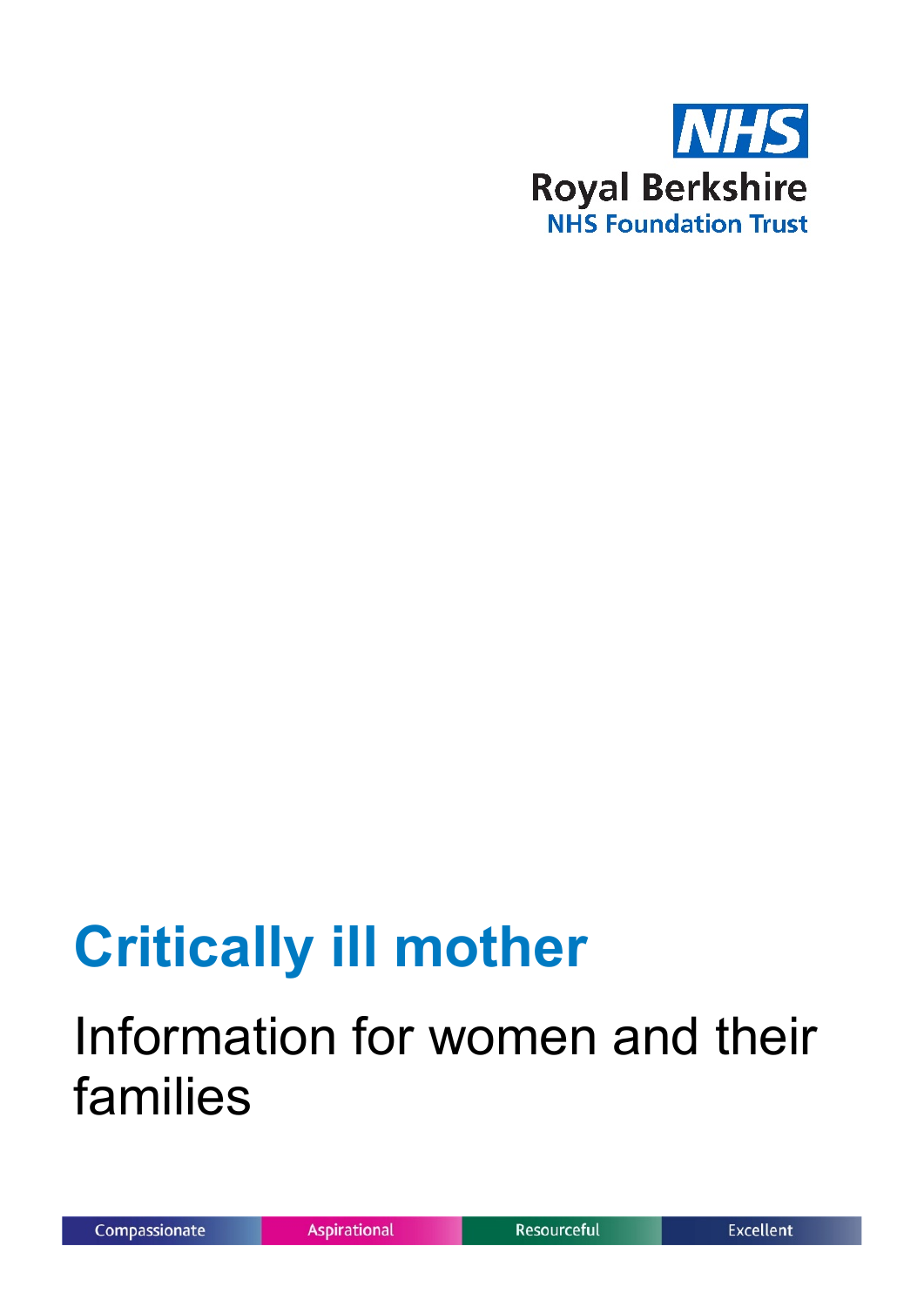**This leaflet explains what happens when a mother has been 'critically unwell' due to complications during pregnancy or when giving birth. It explains what to expect in the first few days and weeks after delivery. If there is anything you do not understand, or if you have any questions, please speak to your midwife or doctor.**

### **What is meant by 'critically ill'?**

There are a number of conditions or situations where a mother may be described as 'critically ill', which is a specific medical term, and as such is probably different to how a family and new mother might interpret her health after the birth of her baby.

The illnesses or complications that demand such a high level of expertise in providing care include:

- Eclampsia (seizures linked to high blood pressure)
- Severe pre-eclampsia (very high blood pressure, heavy proteinuria – protein in the urine)
- HELLP syndrome (a liver disorder)
- Blood loss over 1.5 litres either before, during or after delivery
- Sepsis (severe infections)
- Pulmonary embolus (clot in the lungs)

These women need care from senior medical staff, and midwives or nurses with a postgraduate qualification in High Dependency Nursing (in accordance with Trust practice), and will spend time (usually 12-48 hours either before and / or after the birth of their baby in a 'higher monitoring' room on Delivery Suite or in the Intensive Care Unit.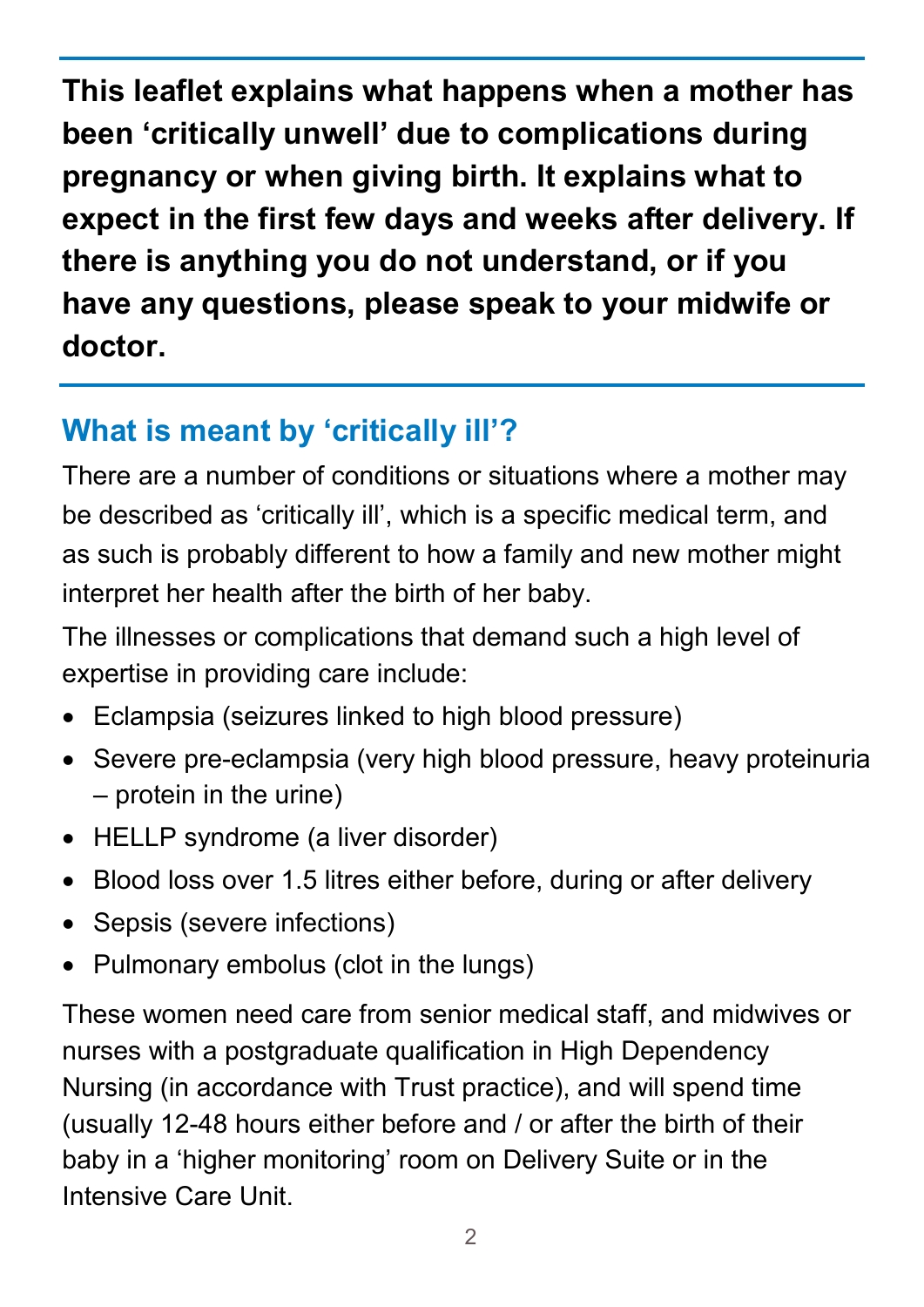#### **Where will I be cared for?**

Typically, about one mother a month (or 1 in 500 birth) will need to be admitted to Intensive Care (ICU) and up to 10 a month (1 in 50 births) may need high dependency care on Delivery Suite.

Mothers who are well enough to be cared for on Delivery Suite will be seen at least three times a day by the delivery suite co-ordinator (a senior midwife) and the duty obstetrician (doctor specialising in pregnancy and birth). Consultant obstetricians, consultant anaesthetists and consultant pathologists (blood or infection specialists) will be closely involved in planning care. Mothers who need intensive care will be seen several times a day by the consultant from ICU and at least daily by a consultant obstetrician and a midwife.

Assuming that your baby is both old enough and well enough not to need to be on the Special Care Baby Unit (Buscot Ward), he or she can stay with you in the Maternity Unit, but cannot be with you in ICU, as you will be unable to look after your baby

It may not be possible for you to breastfeed your baby while you are unwell, but the midwives and maternity care assistants will give support to you and your partner with feeding and it may be possible to establish breastfeeding later if you wish.

We will try to explain what is happening to you, and what we expect to happen in the next few hours when we do our ward rounds. We cannot discuss your care with your partner or other members of the family unless you give permission, and ideally, we would do this face to face at your bedside.

#### **Moving from ICU or high dependent care**

When you are well enough to no longer need 'one to one' care, we will transfer you to the postnatal ward.